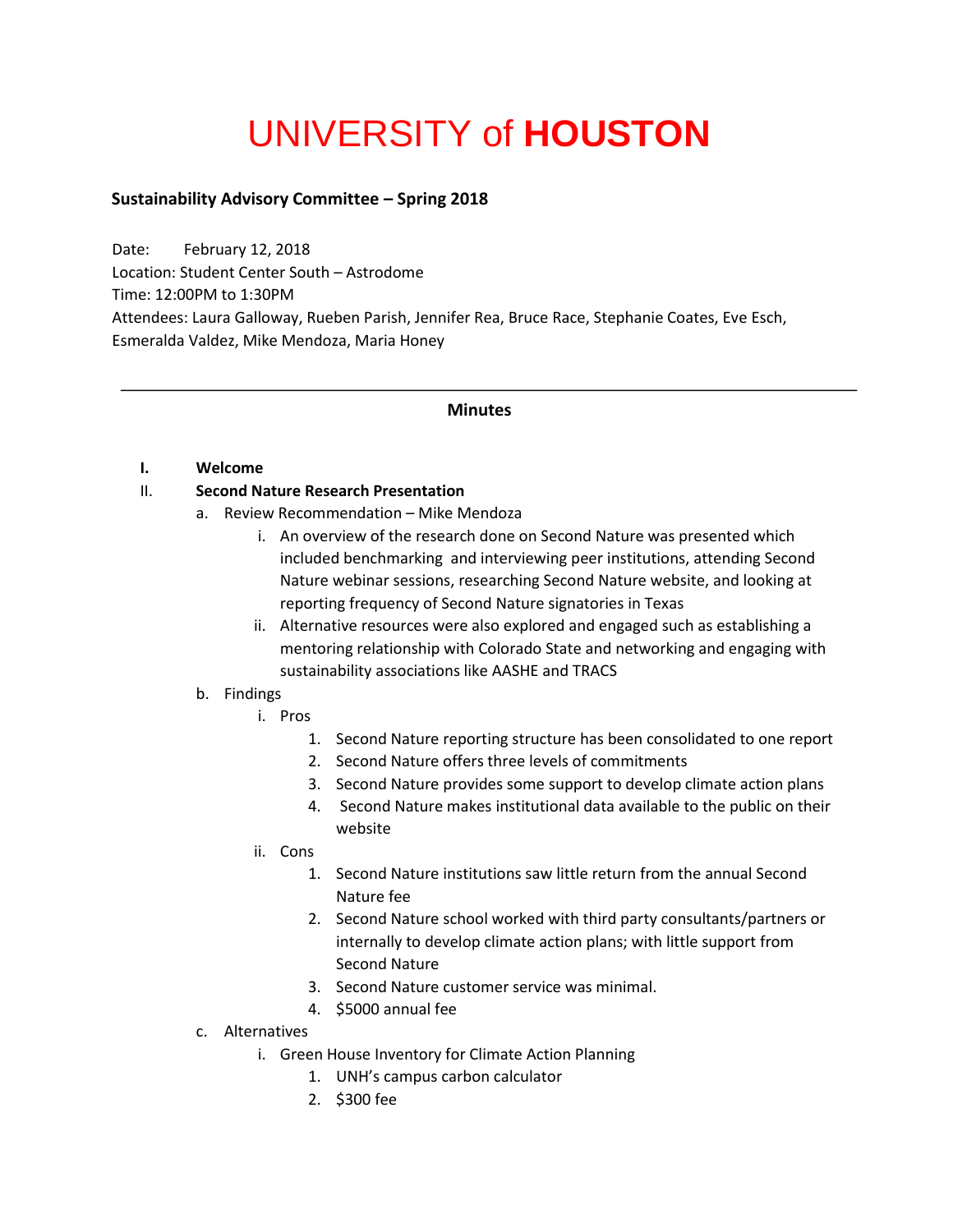- ii. AASHE
	- 1. 800 active members of national and international sustainability professionals
	- 2. Large and supportive network supporting higher education
	- 3. Offers STARS sustainability reporting tool
- iii. TRACS
	- 1. Align our efforts with Texas peer network and efforts
- d. Recommendation
	- i. After research, Office of Sustainability recommends that institution does not sign with Second Nature.
	- ii. Instead it recommends creating a climate action plan
	- iii. Committee members agree. Creating a climate action plan should take priority over signing with Second Nature.
- e. Discussion

Topics discussed:

- i. Developing a policy commitment to sustainability if we don't sign to create accountability measures. Policy rough drafts are available to parties interested in working on sustainability policies
- ii. Garnering more buy-in from executive administrations. Aligning the climate action plan and sustainability strategic plan with Chancellor Khator's strategic initiatives and university goals
- iii. Benchmark 3-5 universities that we aspire to academically and on research to see how they are connecting their research agenda / academic aspiration and campus performance. (Expanding the consultant work)
- iv. Identify schools who have done and climate action plan without the top down directive just in case.
- v. Get the president need to recognize and support the effort. This needs to be sanctioned planning effort. We need our senior administrators to agree to our efforts.
- vi. Staff Counsel or Faculty Senate representatives that meet with the Chancellor regularly and could potentially advocate on our behalf.
- vii. Staff Counsel is also conducting a cultural climate assessment. We might be able to add a couple of sustainability related questions.
- f. Climate Action Plan Preview
	- i. Mike Mendoza presented an outline of the target point included in a climate action plan
	- ii. Office of Sustainability is conducting a feasibility study to implement a climate action plan.

#### **III. Preview New Sustainability Mission, Vision, Goals**

- a. Mike Mendoza will send an outline of mission, vision, goals document to the committee to review and comment on
	- i. Objectives